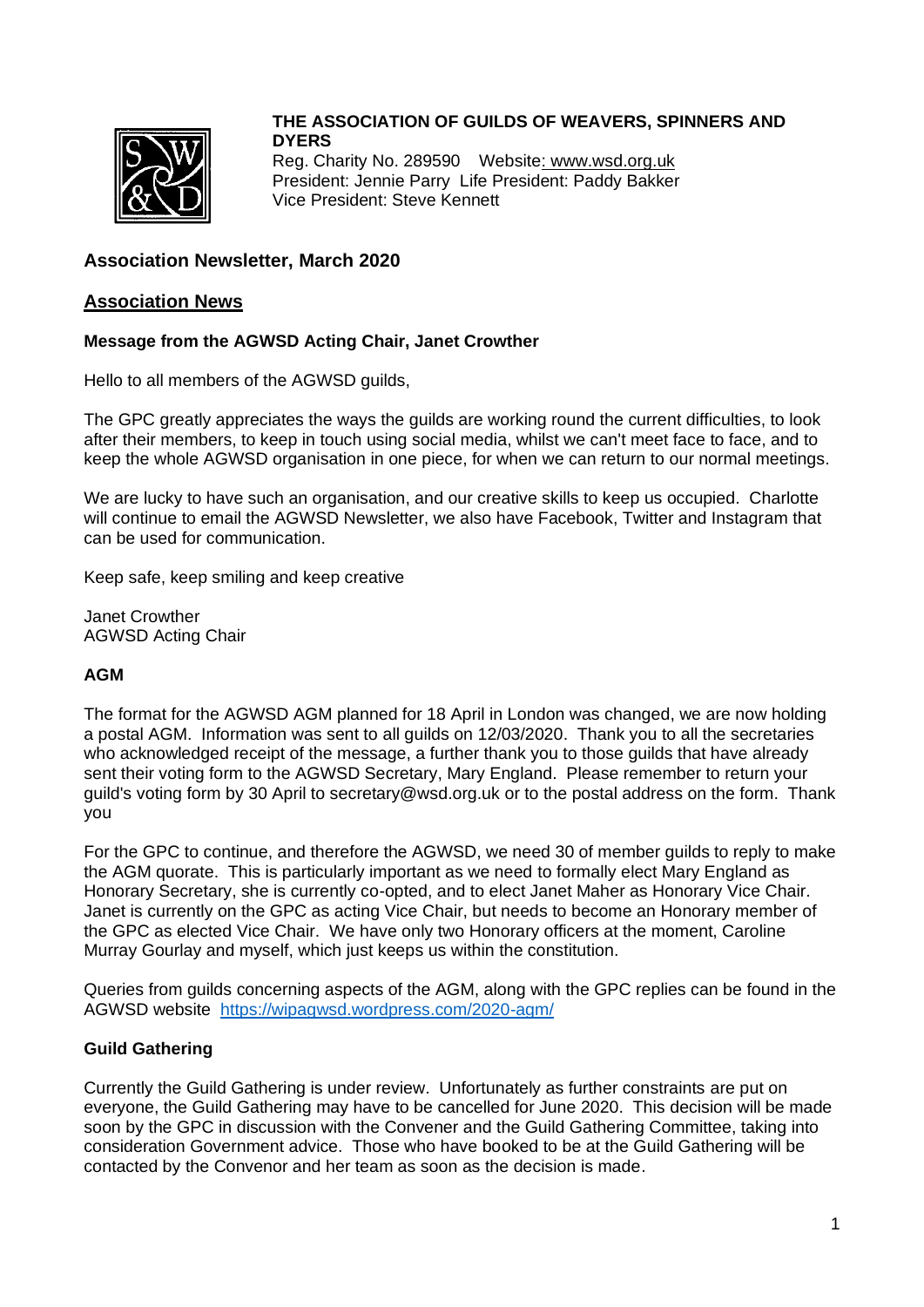### **Exhibition**

The GPC are currently discussing all options for the AGWSD Exhibition at Leigh Spinners Mill, planned for September. Whatever the outcome there will be an opportunity for sharing all the wonderful work created by guild members. We can't wait to see how creative everyone is so please keep working towards the exhibition.

### **Summer School 2021**

Plans for this are going ahead. There is a wonderful line of tutors planned.

### **AGWSD Newsletter**

The AGWSD Newsletter will continue to be a line of communication for all guilds. Email your information to Charlotte, [newsletter@wsd.org.uk](mailto:newsletter@wsd.org.uk)

### **AGWSD Social media**

There are many guild social media groups that are already sharing.

The AGWSD has Facebook, Twitter and Instagram pages. These are for use by all to keep in contact and communicate with each other.

### **The Journal**

Every effort will be made to publish the summer Journal as usual. I am sure the JEC would be grateful for copy for further editions, please look in your Journal or at the Journal website, [https://www.journalwsd.org.uk](https://www.journalwsd.org.uk/) for who to contact.

### **Online Guild of Weavers, Spinners and Dyers**

Margaret Parker would like to share the Online Guild's very generous offer of free membership . Due to the numbers of people applying to the Online Guild, please read the following before looking at the offer:

### 21st March 2020

Since the scheme was announced on Tuesday 17th March we have been inundated with requests to the extent that the OLG has potentially doubled in size and we thus feel the need to pause the arrangement for at least a week. This will give everybody who helps manage the OLG the time to draw breath and the chance to check that the existing procedures, policies and structures are fit for purpose for the greatly enhanced numbers. Only by doing this do we feel that all concerned, both new and old members, will have a positive experience.

Unless you respond otherwise your name will be placed on a waiting list to be dealt with as the situation becomes clearer. We will then be in contact further.

Margaret Parker

Convenor, OLG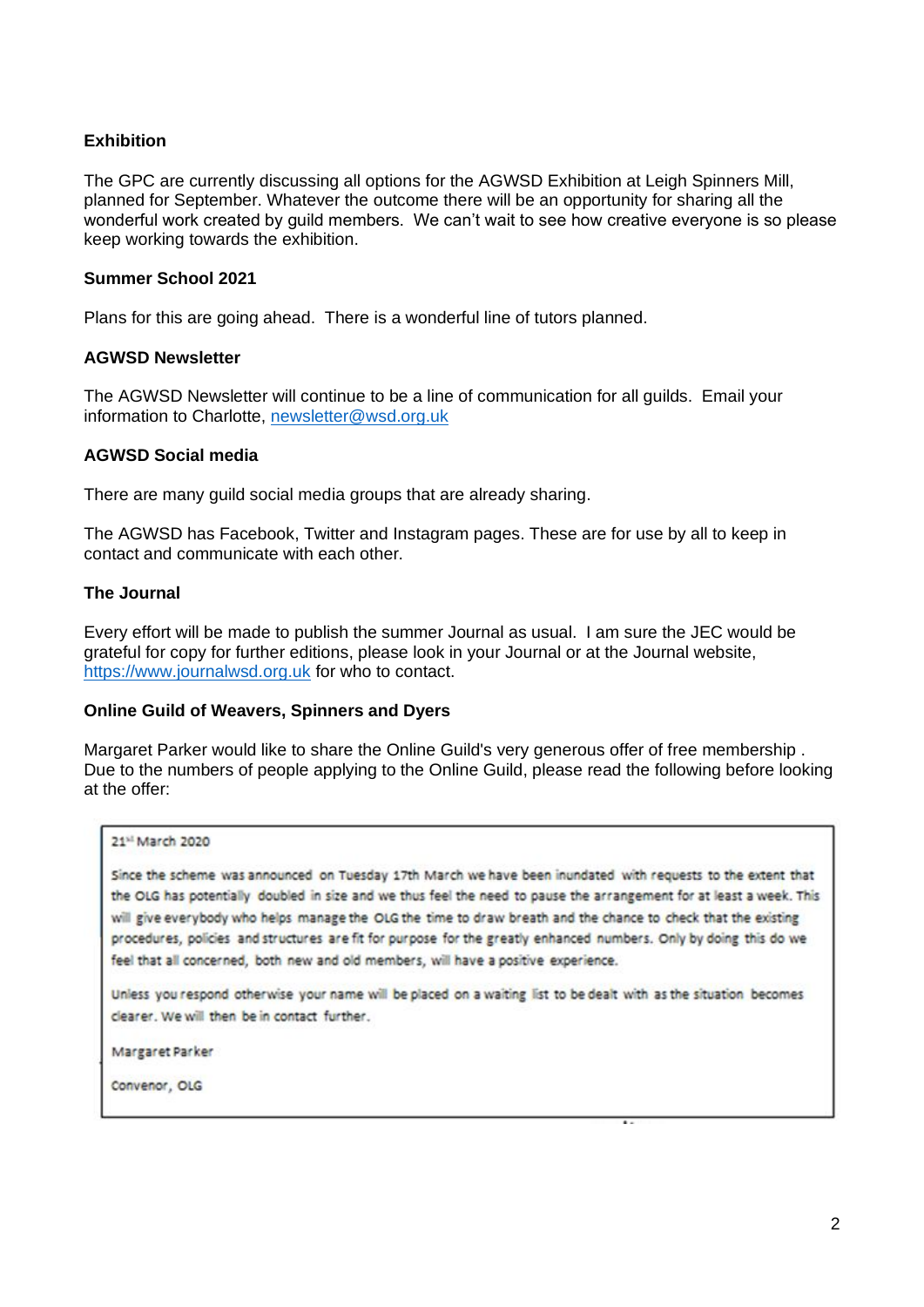

**Online Guild of Weavers, Spinners** and Dvers



# Free membership

Because of the outbreak of coronavirus a number of Guilds have already cancelled their regular meetings and in the days to come more people may be in self isolation.

In response to this the OLG is offering free membership for a limited time until the current situation changes.

Participants will have access to all the OLG resources including files, photos and workshops but will not receive a copy of the Journal. Technical help will be available for those less certain of their ability with emails and the internet

To join via this scheme simply email the Convenor, Margaret Parker.

parker@aireweave.co.uk

with your postal address so that a printed Welcome Pack can be sent direct to you.

At the end of this scheme you will be offered the choice of paying your membership at the relevant rate or of leaving the OLG as you so wish.

Please feel free to circulate this document widely.

Online Guild of Weaver Spinners and Dyers - your guild meeting on PC, Laptop, Tablet or Smartphone - any place, any time

Janet Crowther AGWSD Acting Chair

## **President Jennie Parry's AGM Opening Remarks**

I am sorry not to be giving this to you in person at the Annual Meeting. I was looking forward to meeting and getting to know more of you that day. However here is an update of what has been going on and what I have been doing.

It has been a busy year all round and difficult for the GPC:

a) with Soo Coates resignation (I was so glad to hear that she was able to go to her guild meeting recently),

b) an exciting Summer School and Angela's sudden resignation too after a long time on the GPC. We have been extremely fortunate that Janet Crowther has stepped up as Acting Chair, that Mary England came forward as Acting Secretary, Janet Maher as Acting Vice chair, & we also have a good GPC minutes taker in Janette Matthews. Some comments have been made about the wearing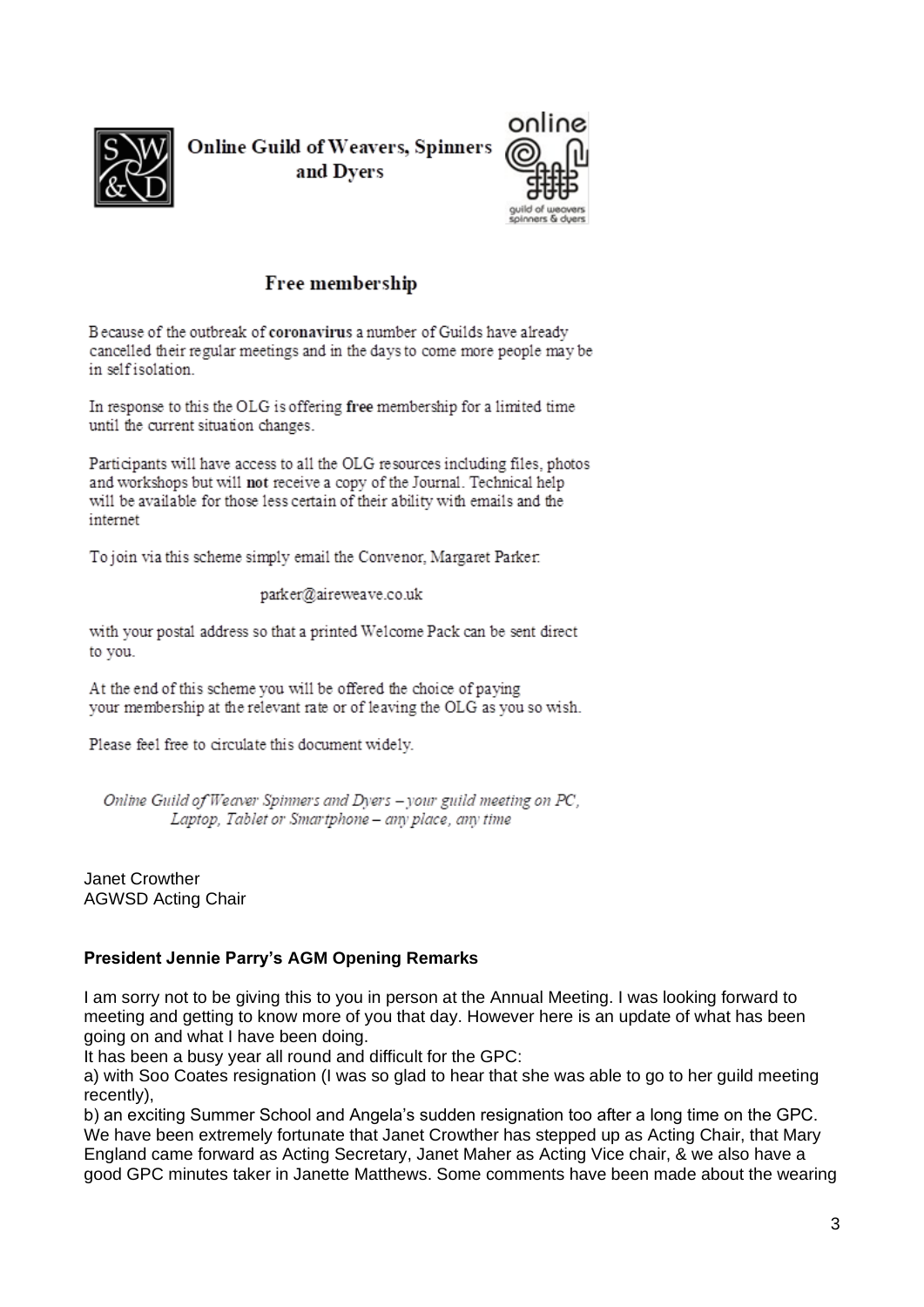of more than one hat, and potential burn out. I know I speak for our life President & Vice President and GPC when I say how relieved we are that Janet Crowther has agreed to stand as Chairman, possibly for a limited time, but this gives us some much needed stability as we move forward and plan for the future. A heartfelt thank you to you all from us all.

c) We now to have to cancel a face to face Annual Meeting. It is so unfortunate, and it was not a decision taken lightly at all. Well done to Janet and Mary for undertaking all the extra work involved. That precious Gift Time has certainly been fully stretched.

I have had a busy year too, trying to visit several graduate shows, then initiating the Graduate Showcase within a tight time frame. This year I have had more time to invite 4 for this year's Graduate Showcase at the Guilds Gathering in June.

I am very keen to promote the work of the Association and that of the Guilds, and looking for ways to build relationships, to reach the public as well as the universities & graduates. A lot of work has been done to bring the Association brochure up to date (the last one was published 20 years ago). A huge thank you to Angie Lee for her excellent design work, redoing, tweaking and re-tweaking so willingly, and to all the wonderful members who so generously allowed us access to photographs of their work. There was not room to use them all, but it helped us so much to be able to explore from a good group. Difficult decisions had to be made and we so hope that you approve.

### **There will be an email coming very soon asking for you to give us a postal contact address so that we can send you a small pack. If you have a major event coming up, then please do ask for more.**

When your Guild's pack arrives please note it has been especially designed for you to insert your own information too. There is a slot inside for this. Do please use this to advertise your own events, or major ones, when you are out demonstrating, having exhibitions, visiting schools, talking to suppliers. There will be a template on the website to help you produce this, both in Word and Pages.

I am using the brochures as I make contact with the colleges, under graduates, all potential guild members, possible advertisers and suppliers.

I urge Guilds and Guild Members to be proactive in giving them out to enable us to continue to grow.

Last September I was fortunate to be able to attend and represent the Association at the Farewell to Nancy Lee Child, the founder of Handweavers Studio.The following month, October, I raised the profile of the Association and the Guilds when I went to Braids 2019 International Conference in Japan. It has also been very rewarding to help some recent graduates obtain their own equipment too. This is such an enormous challenge for them when they leave behind all the amazing college facilities. Guild members have been so wonderful and often very generous too in the re-homing process.

May I encourage Guilds to make a concerted effort to have an opportunity within their programme to share some of our skills with local young people in their area: perhaps through the local library, or community centre, museum or village hall. If children are accompanied by an adult we don't need to get bogged down by police checks! So, no excuses please! Young people are fascinated and also very able - and they remember these experiences too, especially if they have made something they can take home.

I am really looking forward to The Guilds Gathering in June, and, of course, to the National Exhibition in September. So, do keep encouraging members to take part in both the selected and the unselected sections, and to tell everyone to come! With so many events currently being cancelled or postponed, there should be more time to make some even more stunning work!

These difficult times do also offer opportunities for thoughtfulness and generosity of spirit to shine. Along with a great many of the Online Guild Members, I am really thrilled by our Convenor,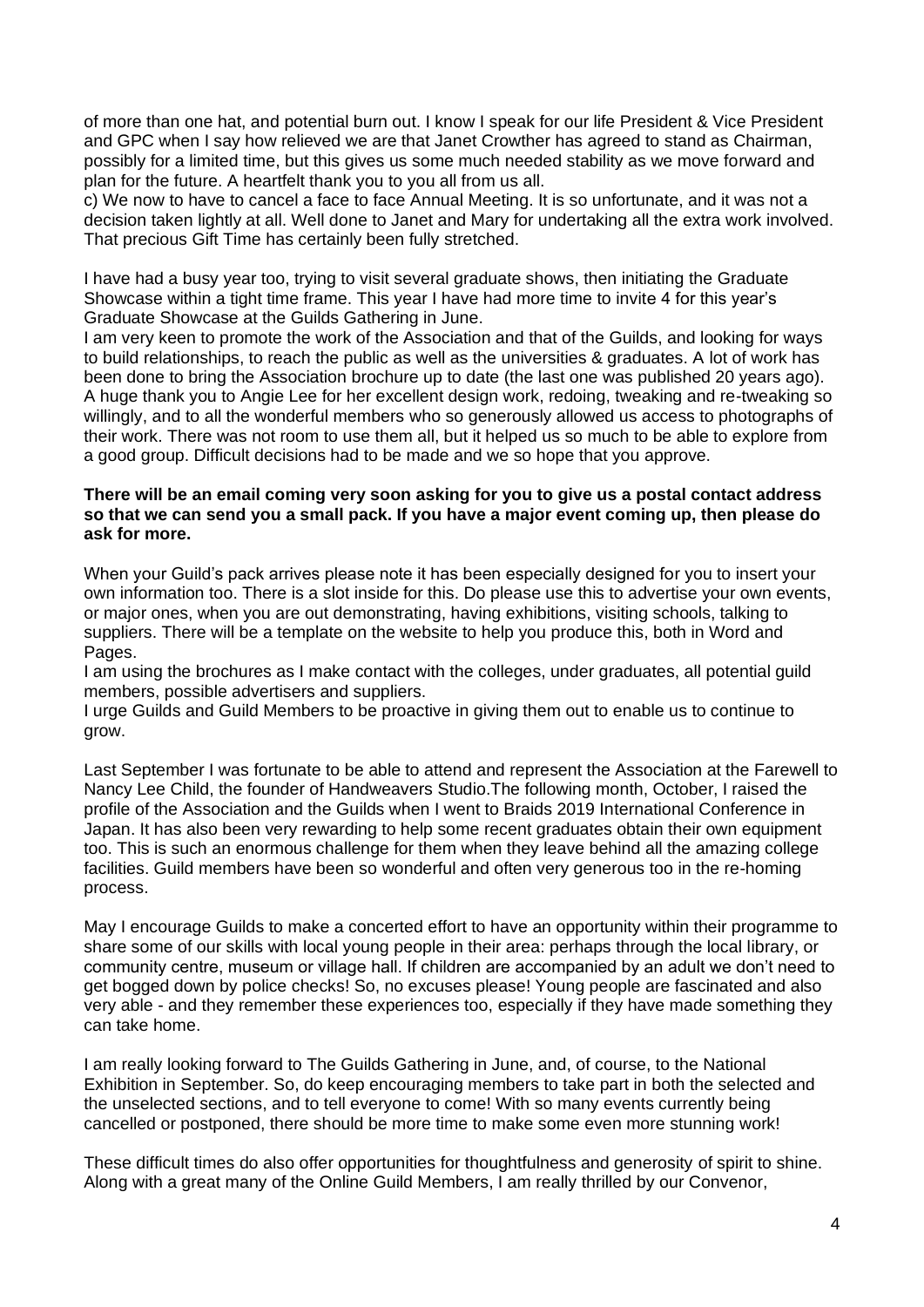Margaret Parker's wonderful offer to land guild members to Temporary Free Membership of the Online Guild, to enable them to access the OLG resources including files, photos and workshops (but no Journal - hopefully they are already subscribers!). Please do sign up. We all hope this will help those who are really missing out on their Guild meetings and have enforced isolation. Thank you so much. I know this will take a good bit more of your precious Gift Time but is a great example of the huge strength of being part of such a wonderful organisation with so many like-minded amazing generous people.

Please take care, keep safe, and take advantage of this unexpected time for creative work.



## **Journal News**

### **Peter Collingwood Special Issue**

The Peter Collingwood issue, published in 2009 is now available as a digital issue from the Journal website for £1. Peter Collingwood was passionately interested in hand-woven textiles and this issue is mainly a compilation of articles he wrote for the Journal, whose editor he was for many years. After training as a doctor he became a rug weaver, developed the shaft-switching technique and researched traditional textile crafts including ply-split braiding, sprang and tablet weaving. Also included is a reflection on Peter by his son, Jason Collingwood, a discussion on split-ply braiding with Jennie Parry, and an account by Margaret Seagrott of learning rug-weaving with Peter.

### **The Journal on Social Media**

Keep up with the Journal on **Facebook** (facebook.com/journalwsd), **Twitter** (@journalwsd) and **Instagram** (@journal\_wsd

### **Journal 273: Spring 2020**

The Spring issue of the Journal includes Chrissie Freeth's report on researching medieval tapestries across Europe, courtesy of a Churchill Fellowship. Medieval tapestry weavers would have relied on natural dyes, mostly from plants. There are two related articles in this issue. Pat Denne has experimented with natural dyes from woody plants and shows the range of colours that can be achieved. Carolyn Griffiths provides useful advice on growing woad and then dyeing with it; a magical experience. From a more recent era, Tim Willcocks tells the story of Hedgehog Equipment, with the development of a drum carder for handspinners, an innovation in the 1970's. Right up to the minute, Jill Riley wove a piece for the 2018 National Exhibition with monofilament, creating pockets with inserts to reflect the Charles Rennie Macintosh theme of the exhibition. Joan Baxter has written an appreciation of Archie Brennan, the tapestry weaver who was closely associated with the Dovecot Studio in Edinburgh for many years and was instrumental in changing the direction of modern tapestry weaving. The final part of *Weaving to Wear* by Lesley Willcock is great encouragement to weave for garments. Finally, there are three reports from the 2019 Summer School,including a summary of each course, two profiles of young weavers who exhibited there and the report from the Certificate of Achievement show. A great way to remember the excitement of working together last summer, or to think forward to the next Summer School.

### **Guild Highlights**